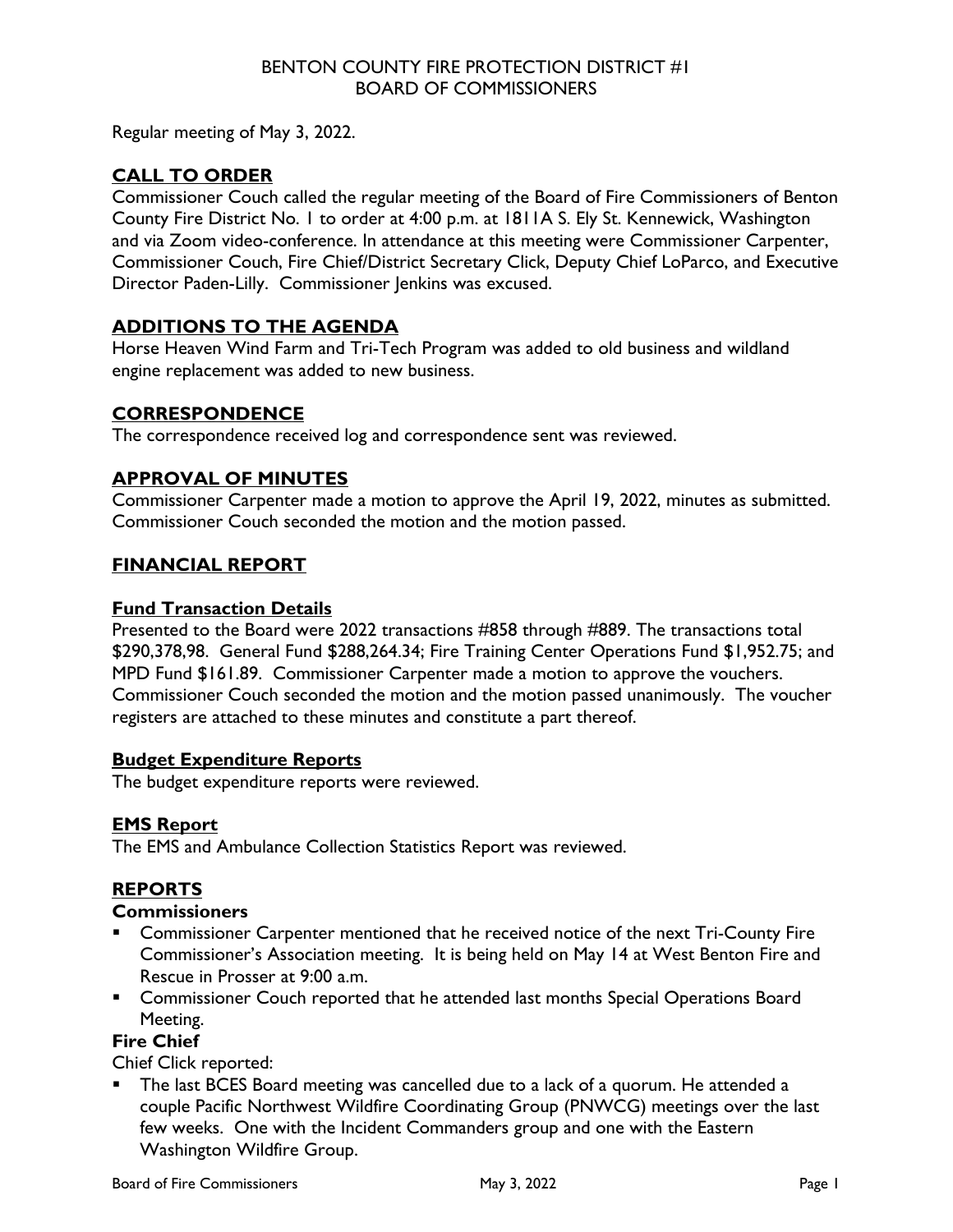- **The WADNR Agreement is still being reviewed and is anticipated to complete soon.**
- **The Annual Columbia Park Fishing Pond for Kids Fishing Day was held on April 22 and 23,** and crews provided First Aid stations on the south and north sides of the fishing pond in Columbia Park.
- He met with Kennewick Fire Chief Michael and drove around discussing urban interface issues and how to approach wildland fires in those areas.
- **The District responded to a fatality residential structure fire last week that has since been** identified as a homicide case.
- He and Deputy Chief LoParco took the administrative staff to lunch last week in honor of Administrative Professionals Day.
- At the weekly Fire Chiefs meeting, Reinke and Associates gave an update on the BCES Strategic Plan and reviewed issues that are being experienced with the new law enforcement data system.

### **Training**

Captain Nicholls reported:

- **Multi-Company Operations regional training is still in process at the Fire Training Center.**
- Crews will be assisting the Tri-Tech Program again on May 6 and 12 with S130 Exercises and Wildland Engine Ops.
- Wildland Refresher Training (RT130) is underway at the stations.
- He has been programming radios and pagers due to the addition of the new fire station.
- **The Resident Program has seen some reorganization with the opening of the new station.** There are currently six members in the Resident Program.
- He currently has eight applicants for the next round of Recruit testing in July. The current Recruit Academy session is half-way through, and the field exercise day is scheduled for the end of May.

#### **Maintenance**

Firefighter/Mechanic Ball reported that he has been assisting with various projects associated with opening the new station. The Westmark truck should be back from the repair shop this week.

### **OLD BUSINESS**

### **Facility Bond Project**

Chief Click reported that Station 170 officially opened on May 2. Crews have been responding and are getting settled into the new location. The landscape company has been onsite installing irrigation.

### **Station 160 Water Supply**

Deputy Chief LoParco reported that the delayed parts are still scheduled for delivery the middle of May. He is hoping the Contractor has an update by the next board meeting.

### **IFB22-01 – 3/4 Ton 4x4 Trucks**

Commissioner Carpenter raised the issue of rising fuel costs and costs associated with operating 3/4-ton trucks. Following a discussion, Chief Click and the Board agreed that fuel costs should be factored into future vehicle purchases.

### **Budget Workshop**

Executive Director Paden-Lilly shared information on a possible venue to hold the Budget Workshop. The Board approved the location; the special board meeting will take place on June 3 from 11:00 a.m. to 3:00 p.m.